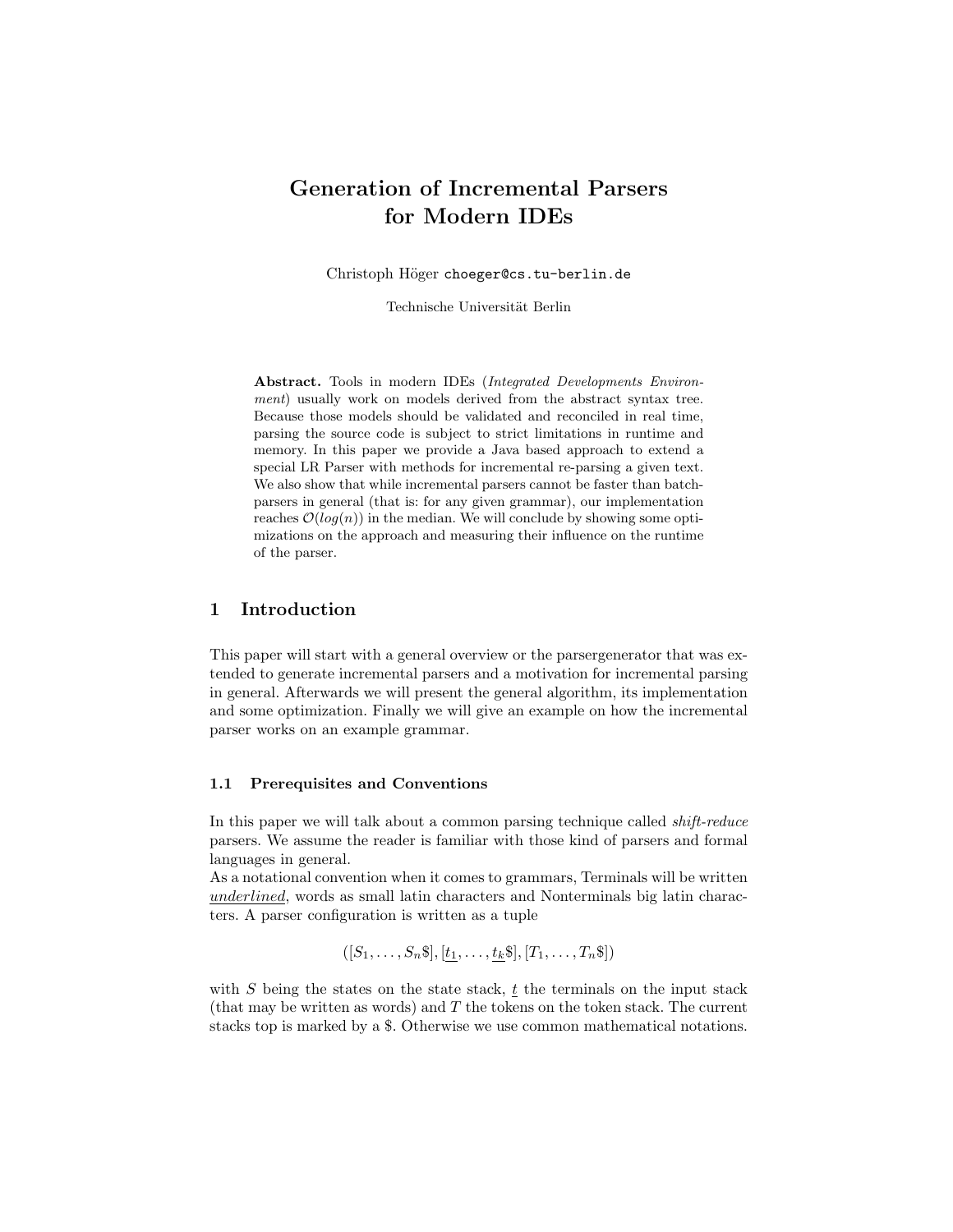#### 1.2 Related Work

The automated creation of various parsers and their classification in terms of formal languages can be found in [3]. General informations about parsing and compiler techniques are described in depth in [2]. An optimal algorithm for incremental LR parsers is shown in [6].

#### 1.3 PaGe

PaGe (Parser Generator) is an implementation of an experimental LR parser generator developed at the TU-Berlin [5]. PaGe differs from classic LR parsers in two ways: First of all the state machine is not built by using the well known Sets of Items (as seen in e.g. [3]), but by transforming the grammar to directly represent the language of the viable prefixes. Secondly there are two kinds of special symbols added to the grammar: Action symbols and Pseudo Terminals. Both are used to keep track of reductions: An Action Symbol represents a distinct reduction to a Nonterminal while a Pseudo Terminal represents the productions that follow after a reduction had been applied.

After adding Action Symbols to every production in the grammar it is transformed into the so called Normalform where every production has the either the form:  $N \to \alpha Z_i$  or  $Z_j \to \text{①}$  where  $\alpha$  is a Terminal or Nonterminal from the original grammar and  $(\hat{\mathbf{n}})$  is the Action Symbol that was introduced for the reduction of the Nonterminal N. Note, that this transformation does not change the language of the grammar, because of the way the Z symbols are introduced: A rule  $N \to \alpha \beta$  would become  $N \to \alpha Z_1$  with the two rules  $Z_1 \to \beta Z_2$  and  $Z_2 \rightarrow \textcircled{n}$  added to the grammar.

In a next step the grammar is 'unfolded': Every original Nonterminal is replaced

$$
E \to V \pm V[A]\circledcirc
$$
  
\n
$$
A \to (E)\circledcirc
$$
  
\n
$$
V \to X
$$
  
\n
$$
Y
$$
  
\n
$$
X \to \underline{x}\circledcirc
$$
  
\n
$$
Y \to \underline{y}\circledcirc
$$

Fig. 1. Input grammar G

with the right hand side of every production. This transformation is repeated until there is no original Nonterminal left. Additionally whenever a Nonterminal N is unfolded the original right hand side is left in the rule with N replaced by a Pseudoterminal of the same name. With the rules given above a production  $M \to NZ_k$  would be transformed into  $M \to \alpha Z_1 Z_k$  and  $M \to \underline{NZ}_k$  with  $\underline{N}$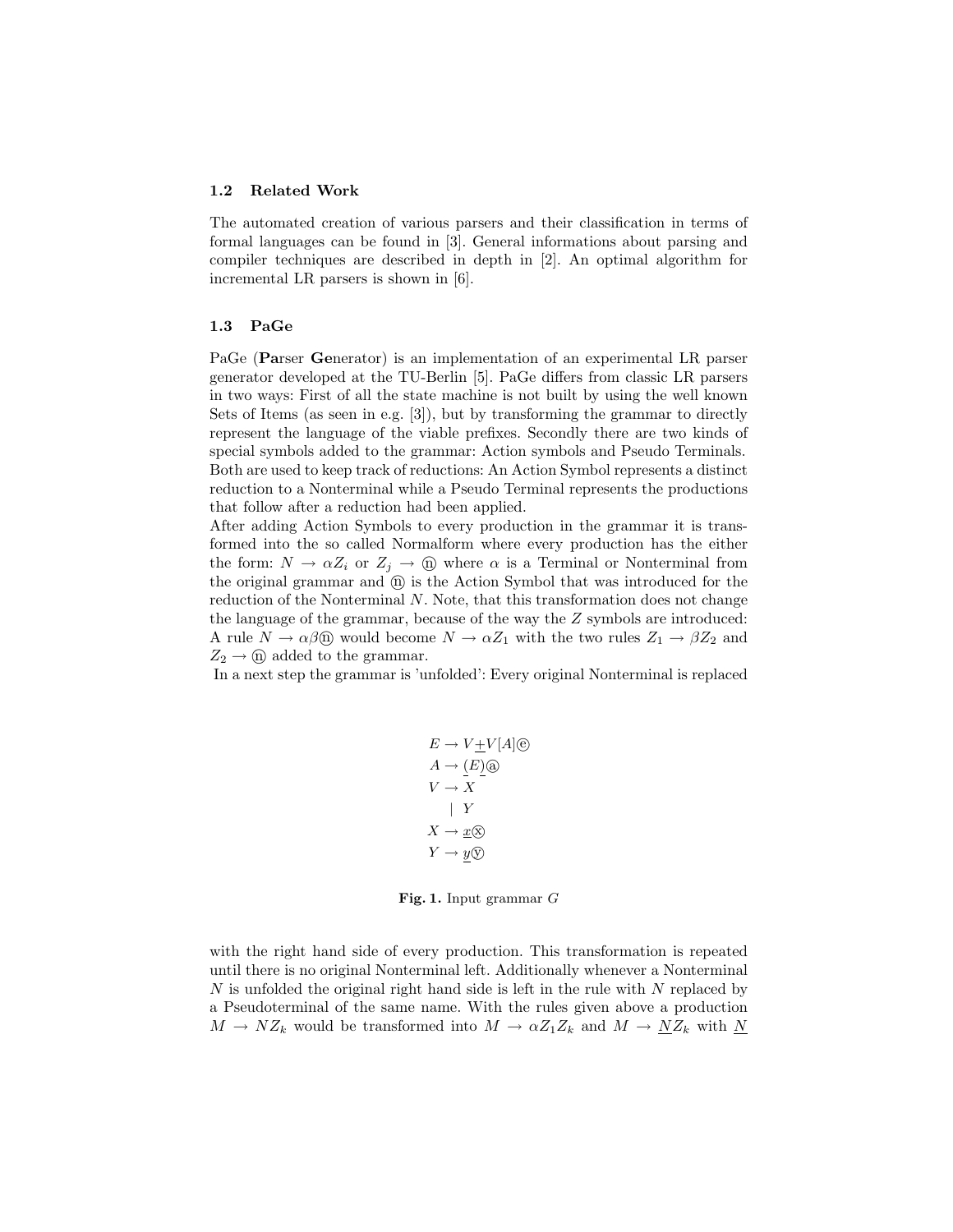being the newly generated Pseudoterminal. Again this transformation does not change the language of the grammar.

When every original Nonterminal has been unfolded, the unfold transformation

| $Z_3 \rightarrow EZ_{\#}$ | $Y \rightarrow yZ_9$      | $Z_6 \rightarrow Z_7$    |
|---------------------------|---------------------------|--------------------------|
| $Z_{\#} \to \#$           | $Z_0 \rightarrow +Z_{10}$ | $Z_7 \rightarrow (a)$    |
| $E \rightarrow VZ_4$      | $Z_1 \rightarrow VZ_{11}$ | $Z_8 \rightarrow (x)$    |
| $A \rightarrow (Z_5$      | $Z_2 \rightarrow AZ_{12}$ | $Z_9 \rightarrow (y)$    |
| $V \rightarrow X$         | (e)                       | $Z_{10} \rightarrow Z_1$ |
| $\vert Y \vert$           | $Z_4 \rightarrow Z_0$     | $Z_{11} \rightarrow Z_2$ |
| $X \rightarrow xZ_8$      | $Z_5 \rightarrow EZ_6$    | $Z_{12} \rightarrow (e)$ |

Fig. 2. Normalized grammar G

is applied repeatedly together with the well known operations for left factorization and the removal of leftrecursion until every production starts with either a (Pseudo)Terminal or Action symbol. From this form the first and only language modification is done: Every rule is cut off after the first occurrence of a Nonterminal, yielding a grammar in which every rule has either the form:  $Z_i \rightarrow \underline{t}Z_j$  or  $Z_k \to \textcircled{n}.$ 

At this point one can easily create a LR parse table from the grammar: Every Nonterminal represents a state and its productions the state transitions. The former yield shift transitions and the latter reduce operations (the exact operation has been created when the Action symbol was introduced in the first place). The state that is to enter after a reduce operation is determined by the productions starting with Pseudoterminals (in those states that are on top of the state stack after the reduce was invoked).

Of course one has to populate the Action symbols with their respective lookahead before the parse table can be created but this can be done by examining the rules starting with Pseudoterminals and the rule elements that were cut off before.

Figure 1 shows an example grammar G. The transformation result of the normalization is shown in figure 2. Finally figure 3 shows the parse table as it was derived from the viable prefix grammar.

#### 1.4 Incremental Parsing

In classic applications in compilers or interpreters a parser (called 'batch' parser) is invoked exactly once per input file. The produced AST is then handed over to next stage tools (e.g. semantic analysis) and will not be used again. Anyway it should be clear that in most scenarios the change that was made to an input file between two subsequent parser runs is very small. (Tools like diff and patch make use of that fact in diverse distributed software development processes.) So to shorten the time of the parse run it seems natural to re-use the AST from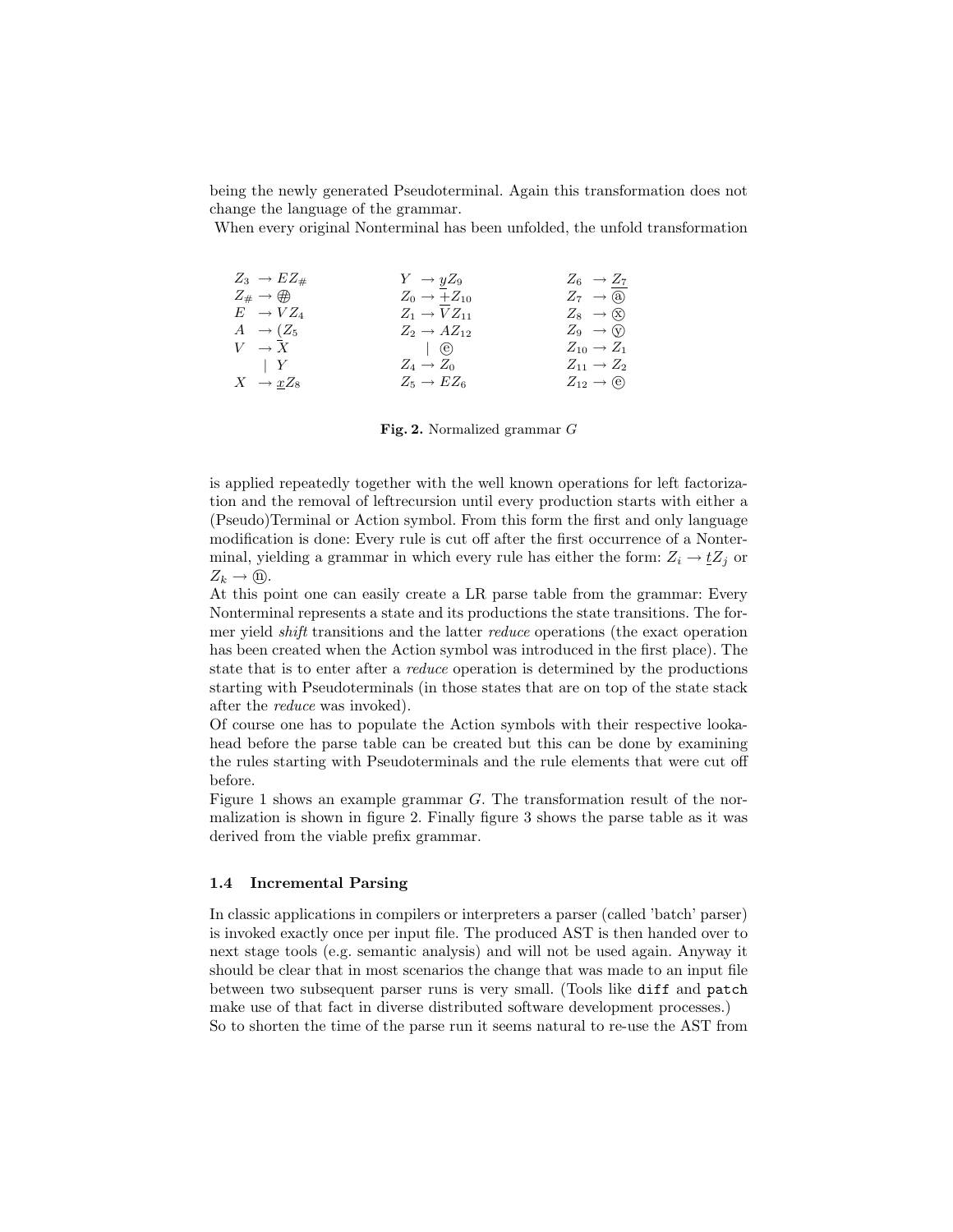|                                  | $\underline{x}$ | $\underline{y}$ | $\underline{A}$   | X                 | Υ              | E              |                        |                | 土            | #                   |
|----------------------------------|-----------------|-----------------|-------------------|-------------------|----------------|----------------|------------------------|----------------|--------------|---------------------|
| $Z_{\#}$                         |                 |                 |                   |                   |                |                |                        |                |              | $\overline{\oplus}$ |
| $Z_3^{''}$                       | $\mathbb{Z}_8$  | $Z_9$           |                   | $\mathbb{Z}_4$    | $Z_4$          | $Z_{\#}$       |                        |                |              |                     |
| $\mathbb{Z}_4$                   |                 |                 |                   |                   |                |                |                        |                | $Z_{10}$     |                     |
| $\mathbb{Z}_5$                   | $Z_8$           | $Z_9$           |                   | $\mathbb{Z}_4$    | $\mathbb{Z}_4$ | $\mathbb{Z}_6$ |                        |                |              |                     |
| $Z_6$<br>$Z_7$<br>$Z_8$<br>$Z_9$ |                 |                 |                   |                   |                |                |                        | $Z_7$          |              |                     |
|                                  |                 |                 |                   |                   |                |                |                        | $\circledcirc$ |              | $\circled{a}$       |
|                                  |                 |                 |                   |                   |                |                | $\circledR$            | $\circledR$    | ⊗            | $\circledR$         |
|                                  |                 |                 |                   |                   |                |                | $\widehat{\mathbb{V}}$ | V              | $^\circledR$ | $\circledcirc$      |
| $\mathcal{Z}_{10}$               | $\mathbb{Z}_8$  | $\mathbb{Z}_9$  |                   | $\mathbb{Z}_{11}$ | $ Z_{11} $     |                |                        |                |              |                     |
| $\mathbb{Z}_{11}$                |                 |                 | $\mathbb{Z}_{12}$ |                   |                | $\mathbb{Z}_5$ | $\circlede$            |                |              |                     |
| $\mathbb{Z}_{12}$                |                 |                 |                   |                   |                |                |                        | (e)            |              | (e)                 |

Fig. 3. Parse table

the latest invocation of the parser and only apply the small change to it. This implies that an incremental parser gets two input parameters: The list of input tokens (with the information which tokens represent the change) and an AST that was derived from the same list of input tokens without the change.

For general parsers it needs to be mentioned that the actual advantage of recycling an old AST depends on the grammar and the position of the changed tokens. Theorem 1 gives an example for a situation where incremental parsing yields no advantage at all.

Theorem 1. The worst-case-complexity of an incremental parser is the same as of a batch parser.

Proof. Let  $G_1$  and  $G_2$  be two distinct grammars with  $G_1 = (N_1, T, P_1, S_1), G_2 =$  $(N_2, T, P_2, S_2)$  and  $N_1 \cap N_2 = \emptyset$ . The combined grammar  $G_3 = (N_1 \cup N_2, T \cup N_2)$  ${g_1, g_2}, P_1 \cup P_2 \cup {S \rightarrow g_1S_1, S \rightarrow g_2S_2}, S$  will then accept the language of both grammars (with the Terminal  $g_1$  or  $g_2$  as first symbol).

If an input  $g_1e, e \in T^*$  with  $e \in \overline{\mathbb{L}(G_1)} \cap e \in \mathbb{L}(G_2)$  is changed into  $g_2e$ , no element of the abstract syntax tree could be reused since  $N_1$  and  $N_2$  are disjoint, which means the same operations are needed as if a batch parser was invoked.  $\quad \Box$ 

Although there is no general advantage for every given grammar over a batch parser it is clear that the incremental parser will perform much better when the change only affects a single node in the syntax tree. We will call a change constrained by a Nonterminal if the difference between the old AST and the new one is limited to a node that was introduced during a reduce operation for that Nonterminal. It is obvious that such a Nonterminal exists for every change since every grammar as a special start symbol S.

Though this approach obviously can save some parsing time it needs still another motivation: In a classic setup one could easily think of an incremental parser that would its resulting AST in a temporary file so it could be reused. But since reading and decoding the AST would also take  $\mathcal{O}(n)$  with n the count of input tokens (the same runtime class a batch parser would typically need) there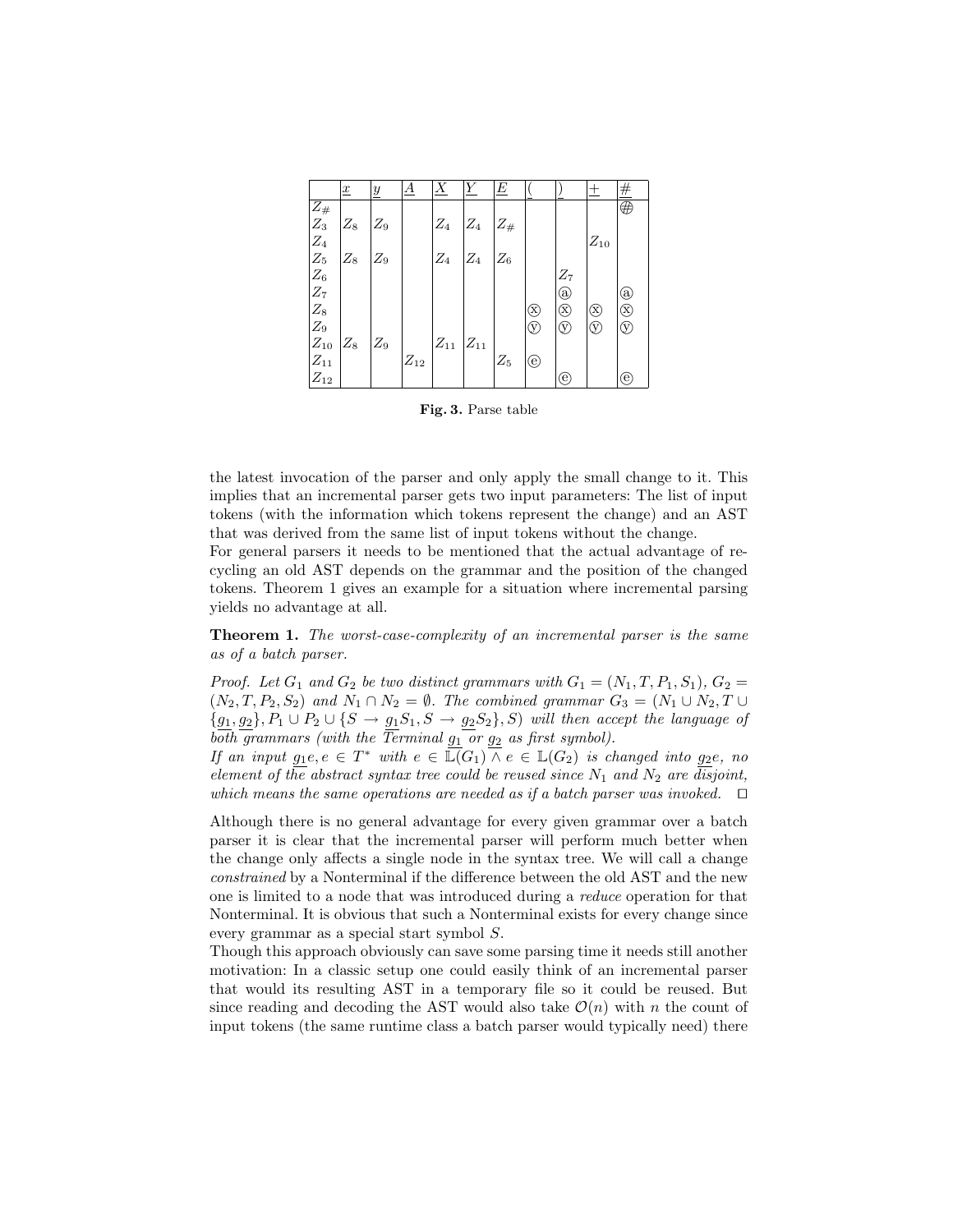would be no point in recycling any data whatsoever. This changes with modern integrated development environments (IDEs).

## 1.5 Application in the Eclipse IDE

Current IDEs like the Eclipse Java Development Tools (JDT) support the user with mighty tools for refactoring, error detection and automatic code completion. All those operations need the current input text to be parsed into an AST. Since this AST needs to be updated after each change as fast as possible (in fact this process called reconciling is invoked 500ms after each change per default) Eclipse delivers the perfect rationale for the implementation of an incremental parser. In addition the IDE will always know the changed region of the text since it has to be displayed in the first place. This allows a slightly faster lexing process (which basically bisects to the changed place, lexes the new tokens and reuses old tokens when possible).

When applied to an Eclipse editor an incremental parser also needs to fulfill two additional requirements: Firstly it should be as less space consuming as possible. Since every open file is represented as an AST in-memory any additionally bytes per node might render the whole IDE useless for real application scenarios. Secondly and less prominent, the parser should literally re-use the old AST from the root. Since Java is an object oriented language the models that are used inside the Eclipse API are often used to store additional informations and states among them (e.g. the expanded state in a tree view). Re-creating similar objects after every change would mean to loose those extra informations and be very irritating to the user.

## 2 Implementation of an Incremental Parser

A first naive approach on incremental parsing with a shift-reduce parser would be to save the configuration of the parser whenever a token has been shifted and to associate that configuration with the token. In the next run one could easily get the last unchanged token and re-create the configuration in constant time. Although such an algorithm would be relatively easy to implement and work very fast it has two major drawbacks: It does not cover the AST nodes that where built from tokens behind the change and, even worse, it wastes an enormous amount of memory. So this kind of algorithm (as it is described in [1] - although optimized there) would clearly fail our above mentioned objective.

## 2.1 Basic Concept

Although that idea (called "state matching") is useless for the application in IDEs its review introduces the concept of splitting the AST into nodes that are before the change and nodes behind it. More formally a node is called "before" the change if the action that constructed its right-most leaf removed only tokens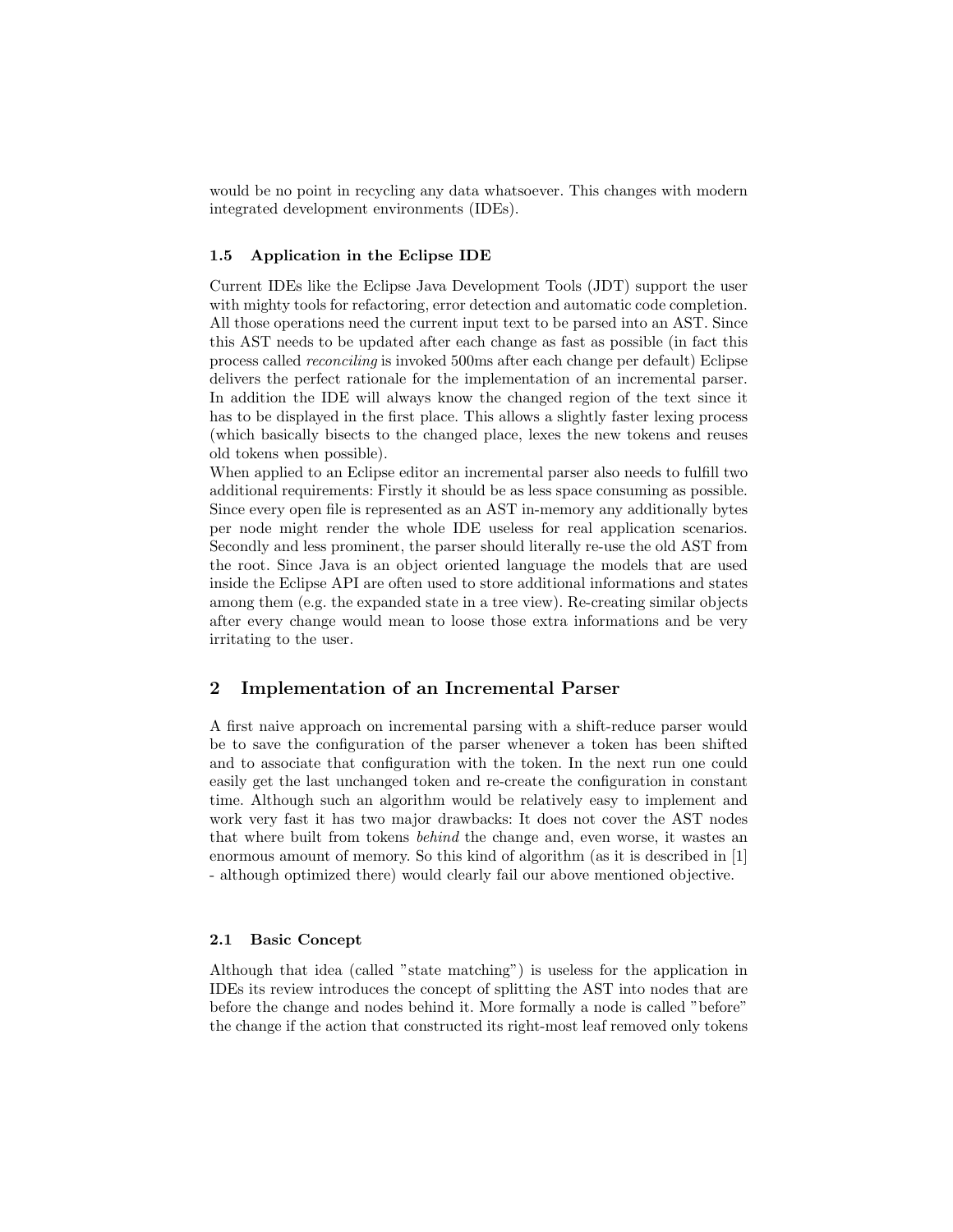from the token stack that precede the changed tokens in the input list and called "behind" when the tokens succeeded the change for its left-most leaf. Those nodes can be reused as seen from theorem 2.

**Theorem 2.** Let  $([S_1, \ldots, S_n \$], [w^{-1}v^{-1}\$], [N_1 \ldots N_n \$])$  be a configuration that PaGe can enter and  $A \Rightarrow^* v$  a production from the original grammar (and w prefixed with the lookahead for this production), then, if there is a state  $S_p$  with  $GOTO(S_n, \underline{A}) = S_p$ , PaGe will enter the configuration  $([S_1, \ldots, S_n, S_p], [w^{-1}], [N_1, \ldots, N_n, A])$ 

Proof. From the existence of  $S_p$  follows, that  $S_n \Rightarrow AS_p$  must be part of the normalized grammar (because otherwise the Pseudoterminal  $\underline{A}$  would not be in the GOTO table for  $S_n$ ).

Since all following shift/reduce operations and therefore the next states are determined by the lookahead (PaGe is deterministic) and  $A \Rightarrow^* v$  (with w being a valid lookahead), it follows that after  $|w|$  shift operations and a finite amount of reductions (because in any given state there can only be a finite amount of reductions and there are only a finite amount of states on the stack) the parser will finally reduce v to A and enter the configuration  $([S_1, \ldots, S_n, S_p], [w^{-1}], [N_1, \ldots, N_n, A])$ after finding  $S_p = GOTO(S_n, \underline{A})$ 

Obviously a third group of nodes (including the root node) exists, in which every token "overlaps" the change and thus has to be parsed for changes. Following this observation [6] presents another approach with no additional space requirements. The algorithm described here is similar to this optimal solution but makes use of PaGe's special features and has a much simpler design since it only processes one change at a time (which is caused by the eclipse environment which will always report changes one after the other).

The splitting of the AST naturally implies a tree-phase algorithm: Firstly recreate the state just before the changed tokens would be shifted by descending the "before" part of the AST, after setting the parser into its initial configuration. Since every node  $A$  covers a word  $v$  that has not been changed there must be a production  $A \Rightarrow^* v$  in the grammar and theorem 2 applies (the validity of the configurations follows directly from the theorem and the fact that we start with the initial configuration that is always valid). So the parser is effectively shortcircuited instead of going through all configurations. Secondly to handle the changed part the algorithm only invokes the parser until the constraining node has been restored and finally the algorithm reuses the behind part by ascending the AST from the input tokens.

The only problem that remains unsolved with this algorithm is the calculation of the constraining node. Fortunately this is not necessary when the second and third phase are merged together: The third phase ascension is always applied if possible (that is: the next input tokens are unchanged and their parent AST nodes match a Pseudoterminal that occurs in the GOTO set of the current state). So every time a normal parse step was applied successfully and the next Terminal would be shifted, this Terminals ancestor nodes (it has none if it is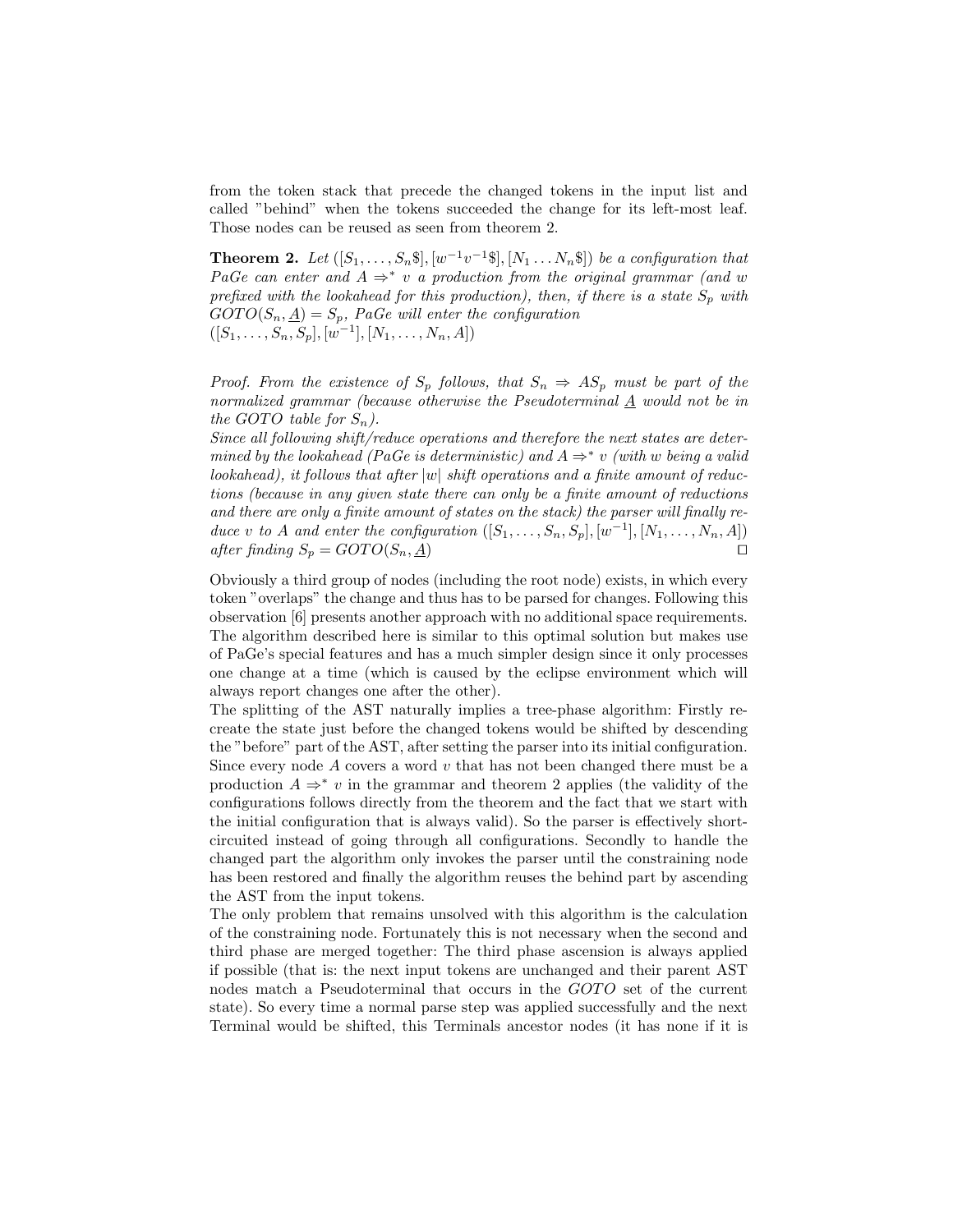affected by the change) are checked for direct reduction and the highest one that completely lies before the change is reused in a short circuit reduction similar to the one in phase one. Afterwards a batch parser step is invoked and so on. This eliminates the need for an explicit calculation of the constraining node and also allows the recycling of nodes that had been created from a different parser configuration or are children of the constraining node - that way the incremental parser is reuses even more nodes than any state matching parser.

#### 2.2 Corner Cases

Although the above algorithm is correct (it returns the same AST that the batch parser would return), it needs to be refined to correctly handle some corner cases which PaGe can handle in batch mode. The most obvious is the lookahead problem: Since PaGe is a  $LR(n)$  parser generator, the restriction in theorem 2 to a valid lookahead  $v$  can be very important. Since the current PaGe implementation generates lookahead only where needed, one could determine the used lookahead in every step of the incremental parser and include this into the validity check for the re-usage of a node. This method was not yet implemented due to the consideration of the expected additional costs. Instead the change will be expanded by the maximum length of lookahead used. With this simple step it is made sure that no token has changed that was used as a lookahead.

The next corner case that had to be handled was the existence of epsilon productions. Though PaGe's meta grammar does not allow direct epsilon productions, they are still possible by using the optional construct for the right hand side of a production (e.g  $A \rightarrow [B]$ ). This forces the incremental parser to determine if an empty AST node  $E$ , that effectively has no Terminals as leafs, is affected by a given change (Just stopping the process as if the change was reached would also work but be very ineffective). Since the incremental parser also can not recreate the configuration that the batch parser had  $E$  was pushed the only possible solution is to simulate the batch parser by shifting tokens until a state  $S_f$  is reached with  $\underline{E} \in GOTO(S_f)$ . This is not needed in the second phase since the batch parser will recreate any empty nodes that are not directly reused.

Finally, the error handling mechanisms pf PaGe had to be handled. In the current implementation, PaGe will always skip erroneous tokens and not try to add any. (This is due to the fact that most languages are defined by lists of elements and the parser can easily ignore one of those elements while the AST structure remains correct.) This process is called recovering.

Since the incremental parser will get erroneous input quite often, it needs to handle it as well as the batch parser - only faster. To simplify this the first handling is left to the lexer: If there are old syntax errors far (that is: more than the used lookahead) tokens away from the change, the error tokens are hidden from the input. Otherwise the error and the change are simply merged. If the batch parser encounters an error in the second phase the error handling is left to it, since after a successful recovery the incremental parser can simply continue. Obviously there is some room for improvement here: The incremental parser could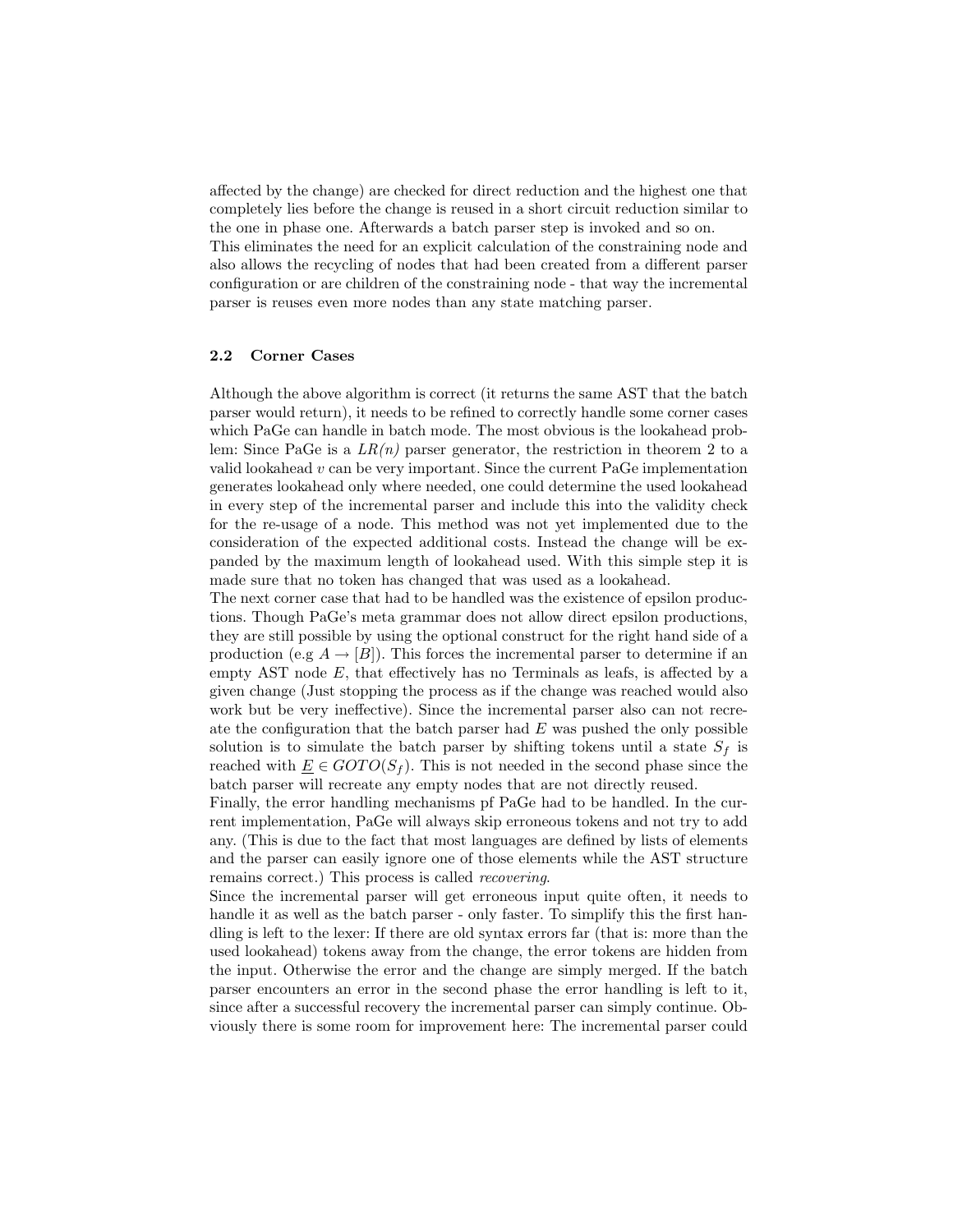check the AST for some sense of what element actually constrains the syntax error, but this remains object to further development.

```
private final void incrementalPhase1(Absy node, Range change) {
/*
* before the change spot we can simply short circuit the shift/reduce
* cycle
*/
 if (change.isBehind(node.getRange())) {
    reduce(node);
    skipInput(node);
 } else {
    // do they overlap?
    if (!node.getRange().isBehind(change)) {
      for (Absy child : node.getChildren()) {
       if (child.getRange().getStartToken() >= change.getStartToken())
          break;
        if (child.getRange().getStartToken() >= 0) {
          shiftIntermediateTerminals(child);
          incrementalPhase1(child, change);
          if (child.getRange().getEndToken() >= change.getStartToken())
            break;
       } else {
          /* handle empty productions */
          if (change.isBehind(parser.getInputStack().peek().getRange()))
            handleEpsilonAbsy(change, child);
       }}}}}
```
Fig. 4. Incremental Phase 1

#### 2.3 Implementation and Tests

The incremental parser was implemented as an additional module that can be used with PaGe to not interfere with the current development (Especially to not introduce any new bugs).

Figure 2.2 shows the implementation of the first phase: Nodes that are before the change are reduced, others are descended and their children are handled, if they do are not completely behind the change.

The second phase implementation in figure 2.3 shows how the ascension is handled: After all possible actions are applied (to make sure the next token is really about to be shifted), the highest parent node that can be reused is put on the token stack effectively short circuiting a reduction. For the testing process using JUnit was an obvious choice. The test setup works on the library files from MOSILAB [4], an implementation of the Modelica language. For every source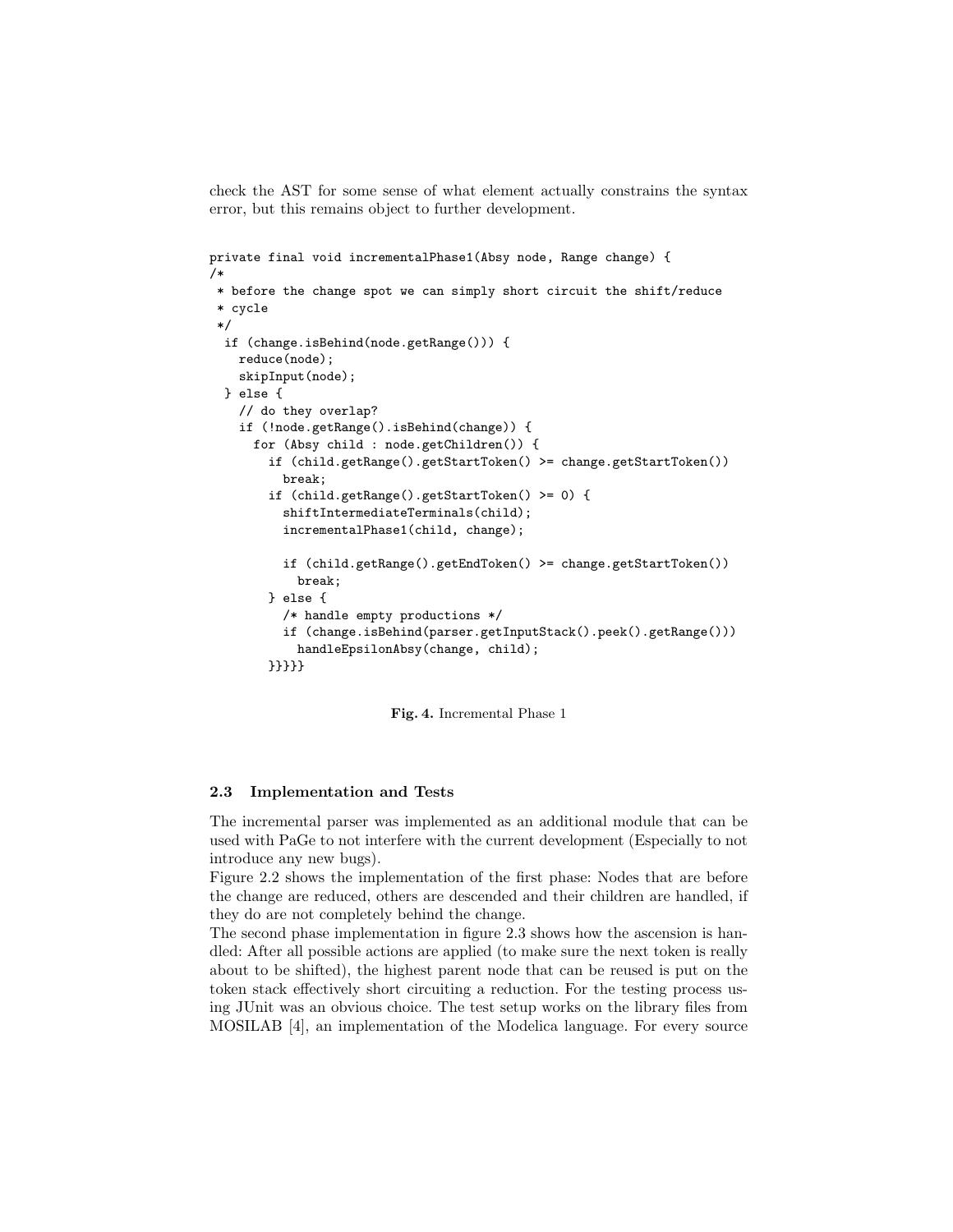```
boolean incrementalPhase2(Token token, Range change) throws ParserException {
  applyAllActions();
  Absy highest = getHighestValidParent(parser.getStateStack().peek(),
      token, change);
  if (highest != null) {
    // clean up any already shifted tokens
    for (int i = highest.getRange().getStartToken(); i < token
        .getRange().getStartToken(); i++) {
      parser.getTokenStack().pop();
      parser.getStateStack().pop();
    }
    reduce(highest);
    // remove the input tokens, we don't need anymore
    skipInput(highest);
   return true;
  }
  return false;
}
```
Fig. 5. Incremental Phase 2

file a Test case is created that runs the incremental parser after marking some terminals as changed and compares the output AST with that from the batch parser. For every iteration of that process the change is moved roughly 1% ahead on the input. Although the coverage may be bad since no real change is handled, this method has the benefit of allowing a good benchmark of the incremental parsing for constant changes.

## 2.4 Runtime and Space Complexity

As shown in Theorem 1 there can be no general advantage for every given grammar (or every given AST). So for any given change the constraining node  $C$  the runtime will not go below  $\mathcal{O}(l_C)$  with  $l_C$  denoting the amount of input tokens covered by C.

Since in the first phase the tree is descended, this phase finishes in  $\mathcal{O}(log(n))$  if we assume the AST being balanced with  $n$  nodes. Additionally after  $C$  has been reconstructed all of its right siblings (and its parents right siblings and so on) can be reused. Since the algorithm always searches for the highest reusable parent node in the second phase, the search for the highest valid parent will return nodes closer to the AST root at least all  $\mathcal{O}(c_{max})$  steps with  $c_{max}$  being the maximum of children a node can have in the AST. Because the maximum distance a node can have in the AST is  $\mathcal{O}(log(n))$ , this leads to a runtime of  $\mathcal{O}(c_{max}log(n)^2)$  for the second phase. Note, that  $c_{max}$  is not really a constant due to the existence of lists of AST nodes. Yet this makes the tree more balanced. But for any practical applications (since the parser shall work in IDEs for humans) one can assume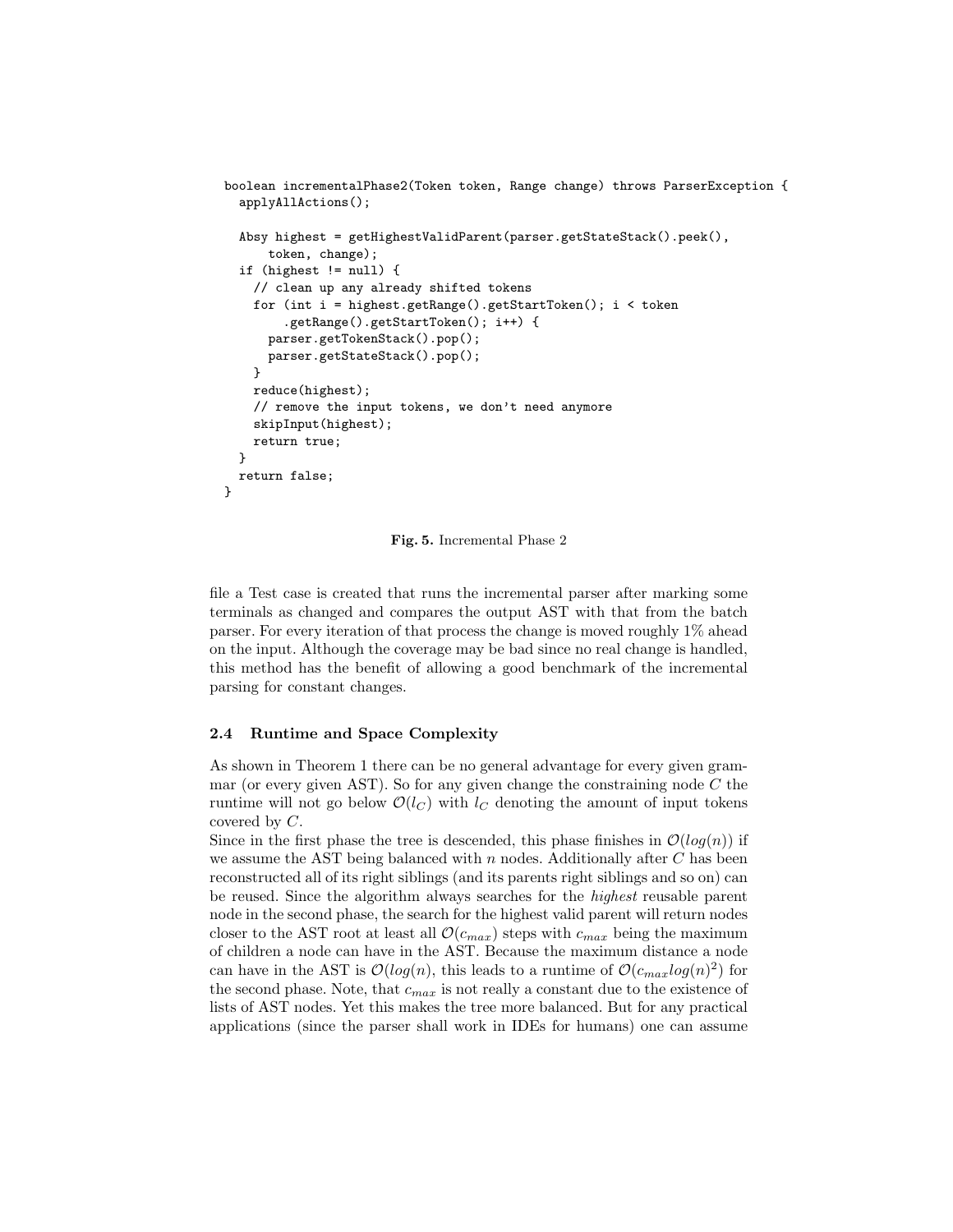the length of those lists as being limited, so the runtime of  $\mathcal{O}(log(n)^2 + l)$  with l being very small for a real programming language is archived.

The algorithm was designed with the target of zero additional space cost in mind. That is archived with one minor exception: In the AST that is produced by PaGe every node has a direct parent reference. Without this reference the AST could still be used, but in the second phase to determine the path from the root node to the next unchanged token additional runtime cost of  $\mathcal{O}(log(n))$ would be required, not changing the complexity class but effectively halving the incremental parsers performance in that phase.

# 3 Optimizations

Although the runtime complexity is near to optimal (see  $[6]$ ) and only non optimal because of some properties of PaGe or the input grammar, there is still room for some optimizations:

#### 3.1 Sibling Ascension

After the constraining node C has been parsed, the complete right hand side of the AST can be reused by the incremental parser. This means that instead of walking up the tree from the bottom, one could reuse the right hand side siblings of C directly. Then the sibling of Cs parent and so on.

Since  $C$  is not calculated explicitly, we implemented this again implicitly by checking if the siblings of the last reused node in phase two can be reused too. Again this has the advantage that also children of C can be reused.

Obviously this speeds up the AST ascension in the second phase. Instead of ascending one level in  $\mathcal{O}(c_{max}log(n))$  with this optimization it is done in  $\mathcal{O}(c_{max})$ . Therefore the overall runtime is  $\mathcal{O}(l_C + \log(n))$  with Sibling Ascension enabled. Although this seems to be a big performance gain, benchmarks (table 6) did not support that assumption. In fact tested grammars showed a runtime of  $\mathcal{O}(l_C + log(n))$  in the above mentioned setup.

## 3.2 Lists

Another difficulty are the Lists that are used by PaGe: While grammar productions like  $A \to B^*$  are transformed into recursive productions internally the created actions form special tokens that expose a list interface instead of the degenerated trees one would expect. Although the parser works with those lists (they can be reconstructed in the second phase or completely reused in the first phase), there is still some room for optimizations: The deconstruction of a list could work by bisecting it and since it is clear that a list must be created in the incremental run, if the first child covers more tokens than the maximum lookahead one could try to split the list in a prefix and suffix part to speed up the recreation. This is not yet implemented since that change might demand changes of the batch parser which was not allowed by the current development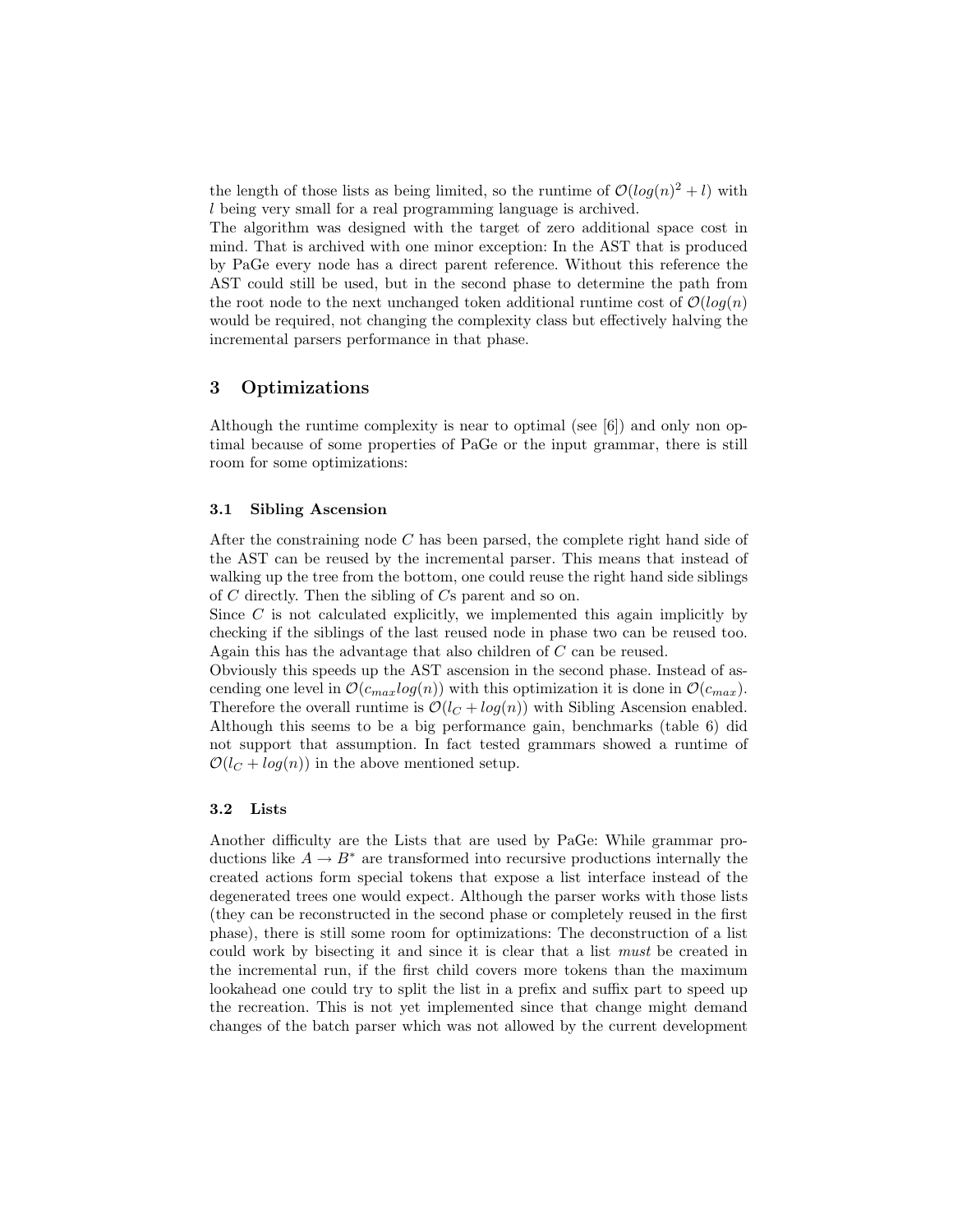concept.

### 3.3 Object Reusage

While the algorithm meets all requirements in runtime and space that were mentioned above, its behaviour is suboptimal in the aspect of object reusage: Though all nodes that have no changes are recycled (and some more that changed their place inside the AST), the path from the AST root to the constraining node C is completely recreated even if it is not altered structurally.

Again one does not know this path because of the implicit calculation of C, but it can only consist of nodes that were visited but not reused during the first phase. Since every Action that the parser applies to the stack "knows" how much Tokens it will remove from the Token Stack, it can easily check if the leftmost of these tokens already has a parent and if this parent matches the Class that this action would instantiate. If this is the case, instead of creating a new AST node, that parent can be reused and populated with the new set of child nodes. Since the parser creates the AST bottom up, that way every node that has children in the "before" part of the AST will be reused, if possible.

|       |       | Tokens Batch (ms) Incremental (ms) | Optimized (ms) |
|-------|-------|------------------------------------|----------------|
| 4906  | 74.3  | 1.9                                | 5.5            |
| 5181  | 88.3  | 3.3                                | 3.3            |
| 7423  | 105.9 | 4.5                                | 3.6            |
| 8871  | 141.5 | 5.7                                | 11.2           |
| 10046 | 131.3 | 7.4                                | 7.6            |
| 10088 | 148.8 | 4.9                                | 6.6            |
| 11212 | 181.5 | 5.0                                | 5.2            |
| 14385 | 178.1 | 4.1                                | 4.3            |
| 15720 | 188.8 | 4.4                                | 5.6            |
| 17208 | 236.8 | 6.7                                | 4.7            |
| 19568 | 227.9 | 5.8                                | 4.8            |
| 20295 | 263.8 | 3.5                                | 3.6            |
| 21861 | 259.8 | 5.5                                | 7.1            |

Fig. 6. Benchmarking results

#### 3.4 Benchmarks

As mentioned above we tested the incremental parser by marking single input tokens as changed (this can be easily done by deleting their parent reference). Therefore the effect of  $l<sub>C</sub>$  is minimized, making this benchmark somewhat synthetic (one could consider this a realistic scenario for refactoring operations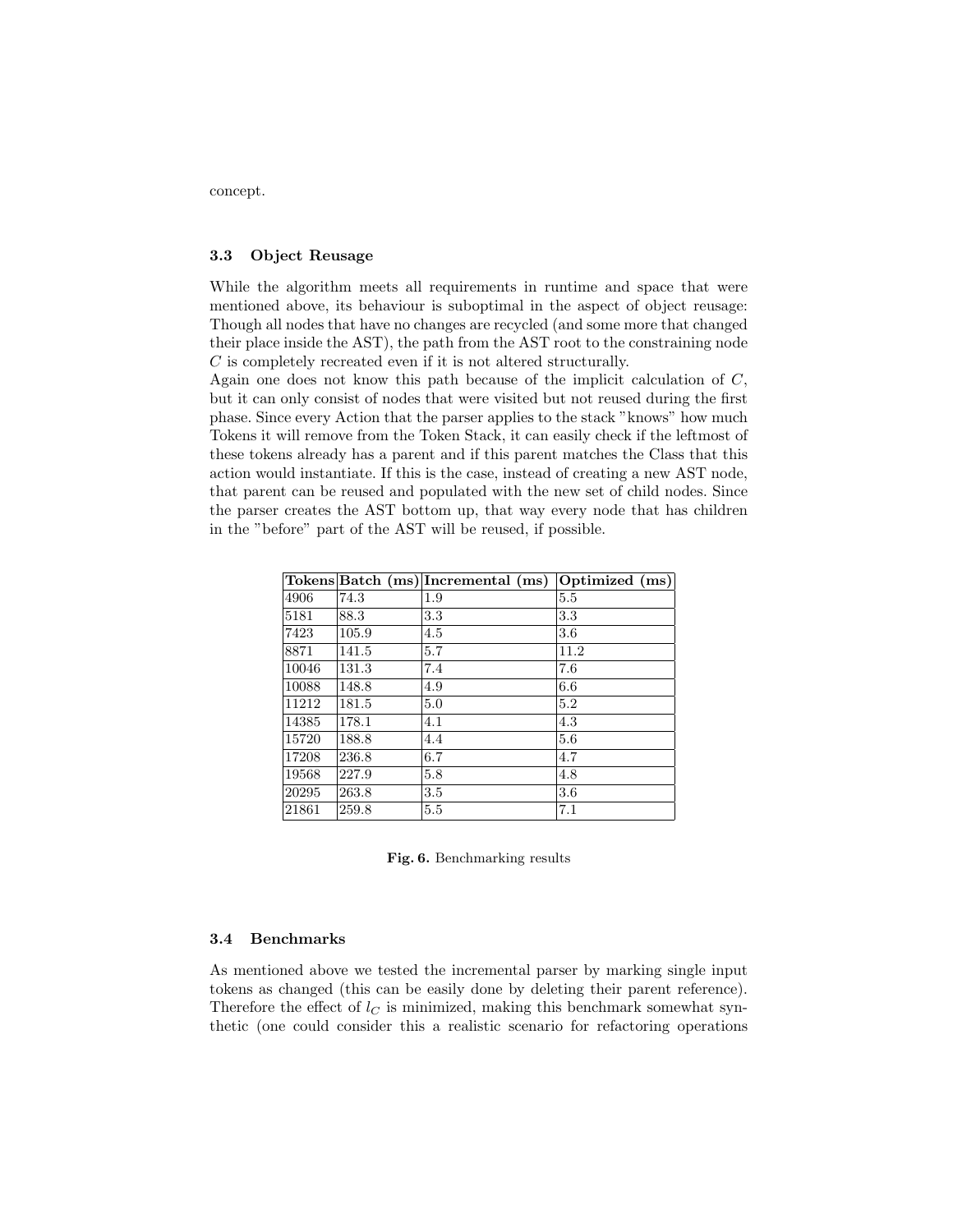where e.g. identifiers are renamed).

The table in figure 6 shows the worst case runtime of the incremental parser and the batch parser against the number of tokens in the file.

To minimize the influence of dynamic optimizations inside the JVM every benchmark was run ten times.

Surprisingly the optimization did not yield a significant advantage but some major performance drawbacks. Obviously the overhead of the implementation surpasses the advantage of ascending the tree in an optimized order. (Also it should be clear that the pure tree ascension is extremely fast compared with the parsing operations and reusable checks).

## 4 Example



Fig. 7. Example AST for G

As an example for the incremental parser consider the AST for G shown in figure 7. This tree was constructed from the input  $x + y$   $(x + x)$ . If this input is changed to  $x + x$   $(x + x)$ , the parser will enter the following configuration after the first phase:

$$
([Z_3, Z_4, \$], [), \underline{x}, \underline{+}, \underline{x}, (, \underline{+}, \underline{x}\$], [X\$])
$$

The parser will then parse the  $\pm$  and  $y$  Terminals, entering:

$$
([Z_3, Z_4, Z_{10}, Z_{11}\$], [), \underline{x}, \underline{+}, \underline{x}, (\$], [X, \underline{+}, X\$])
$$

The next Terminal, ( is the leftmost Terminal of the A node which can then directly be recycled:

$$
([Z_3, Z_4, Z_{10}, Z_{11}, Z_{12}\$], [\$], [X, \pm, X, A\$])
$$